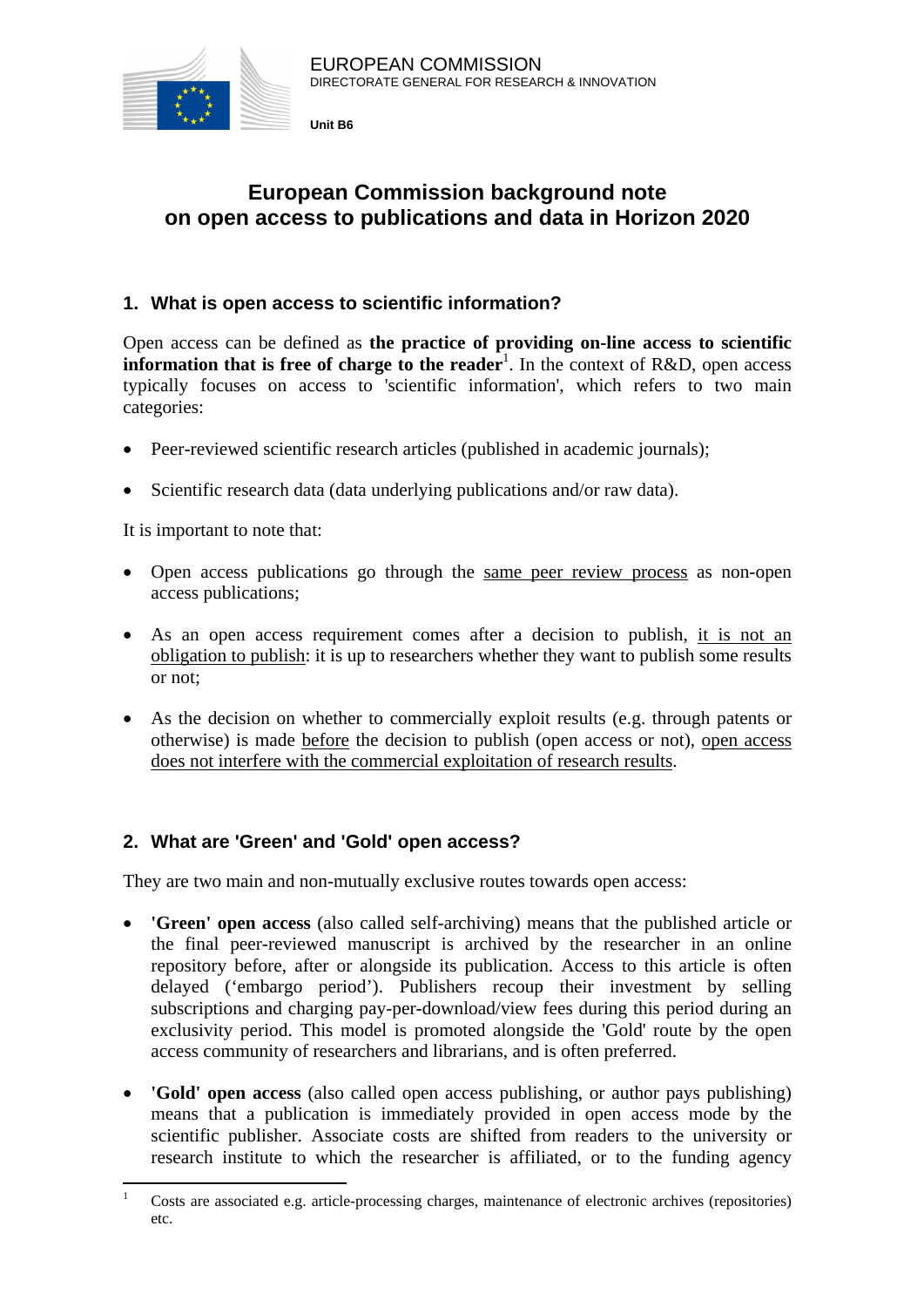supporting the research. This model is usually the one promoted by the community of well-established scientific publishers in the business.

Most well-established publishers have adapted to the research community's interest in publishing in open access mode, yet usually in favour of 'Gold' open access (depending on the publisher, associated costs requested can sum up to a few thousand Euro per article). Nevertheless, a large number of journals, including those with high prestige and/or high impact factors have also developed self-archiving policies ('Green' open access) that are compatible with the policies of research funding bodies such as the Commission for Horizon 2020.

#### **3. What are the benefits of open access?**

 $\overline{a}$ 

All research builds on former work and depends on scientists' possibilities to access and share scientific information. The advent of the Internet and electronic publishing has resulted in unprecedented possibilities for the dissemination and exchange of information. In particular, fuller and wider access to scientific publications and data can help to accelerate innovation (faster to market = faster growth); foster collaboration and avoid duplication of effort (greater efficiency); build on previous research results (improved quality of results); involve citizens and society (improved transparency of the scientific process).

What is at stake is the speed of scientific progress and the return on R&D investment, and in particular publicly-funded investment which has enormous potential for boosting productivity, competitiveness and growth.

Research e.g. by Swan  $(2010)^2$  also shows that when researchers use open access, the increase in citations is significant in some disciplines (e.g. between 300% and 450% in medicine, between 170% and 580% in physics/astronomy and between 200% and 600% in agricultural sciences).

#### **4. Why are researchers, librarians, funders, businesses and the public at large asking for open access to scientific information?**

In recent years, rising subscription prices for scientific journals have put a strain on university library budgets and research institutions.<sup>3</sup> Businesses also experience problems in accessing relevant scientific information. According to a  $2009$  UK survey<sup>4</sup>, a significant share of SMEs (55%) said that they had recently experienced difficulty accessing a research article (against 34% in the case of large companies), with the payment barrier reported as the key difficulty.

<sup>2</sup> Swan, Alma (2010) The Open Access citation advantage: studies and results to date. <http://eprints.ecs.soton.ac.uk/18516/> <sup>3</sup>

To the point where even Harvard university cannot afford all subscriptions anymore. See <http://www.guardian.co.uk/science/2012/apr/24/harvard-university-journal-publishers-prices>

Publishing Research Consortium (2009), Research Report, Access by UK small and medium-sized enterprises to professional and academic information, Mark Ware Consulting Ltd, August 2009, http://www.publishingresearch.net/documents/SMEAccessResearchReport.pdf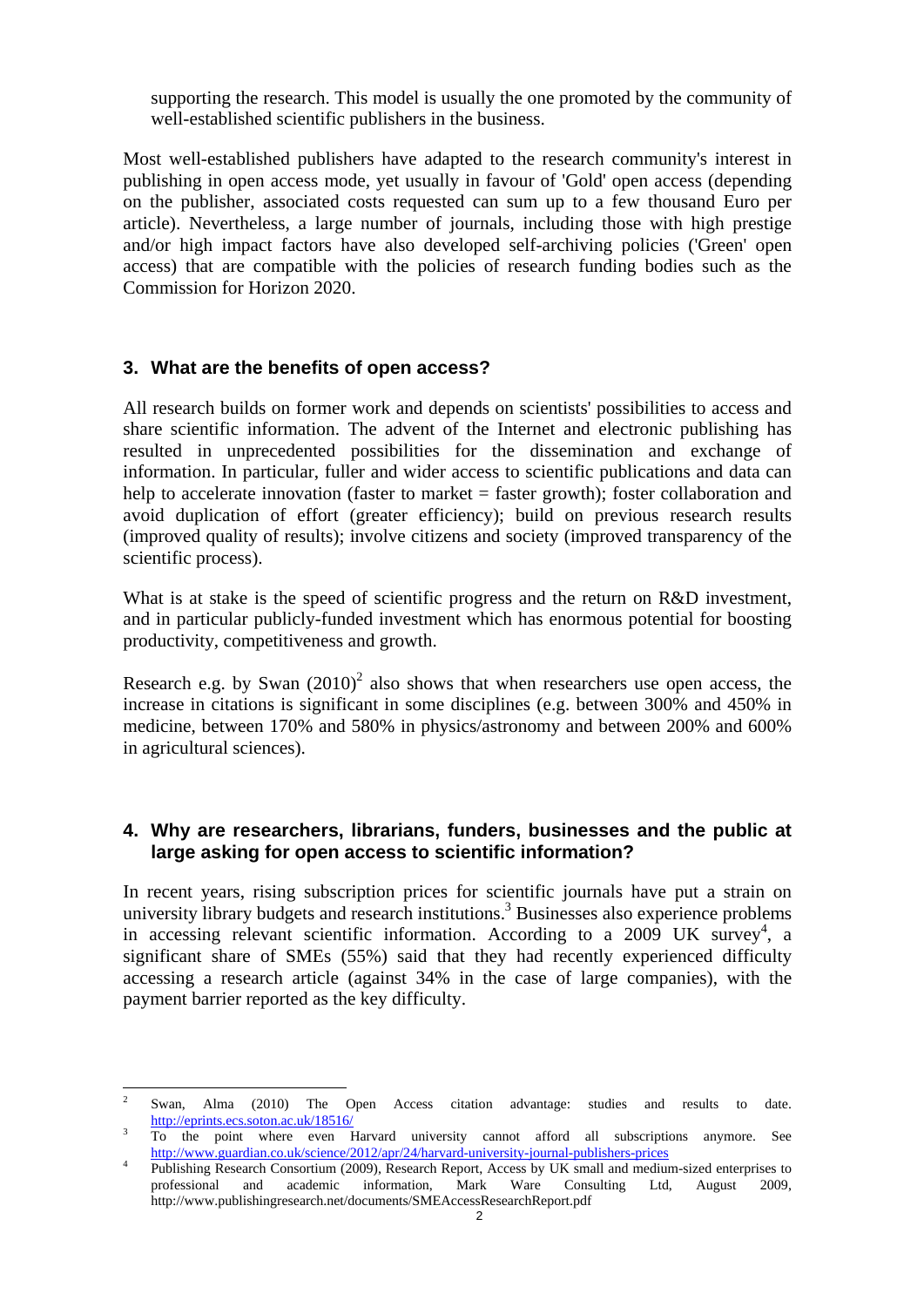Two recent Commission public consultations<sup>5</sup> show that **researchers, libraries**, **research funders and businesses believe that there is a problem with access to scientific information and that this is a key barrier to the optimal circulation of knowledge in Europe, affecting both academic research and industrial uptake of research results.** Respondents to these consultations indicate that open access is a key tool to overcome access limitations. Over 90% of respondents expressed the view that publications resulting from publically funded research should as a matter of principle be available in open access mode.

Open access is backed by a growing number of universities, research centres and funding agencies in Germany, UK, the Nordic countries and all across Europe as well as beyond. National initiatives and practices are still fragmented, thus preventing the European Union from realising its full research and innovation potential.

#### **5. What is the potential economic impact of open access?**

The Europe 2020 strategy for a smart, sustainable and inclusive economy underlines the central role of knowledge and innovation in generating growth. Open access has an important role to play in this context:

- Research results (publications and data), and in particular publicly-funded research results need to be circulated rapidly and widely, using digital media. This accelerates scientific discovery, enables new forms of data-intensive research and allows research findings to be systematically taken up by European business and industry<sup>6</sup>.
- In addition, open access is generating competition among well-established scientific publishers and has stimulated the creation of new, usually less expensive, sometime non-profit scientific publishers<sup>7</sup>.

#### **6. What has the Commission done about open access up to now?**

The Commission has been developing policy and measures on open access since 2006. A **[petition](http://www.ec-petition.eu/)** for guaranteed public access to publicly-funded research results, now signed by over 28,000 institutions and individuals, was presented to the European Commission in 2007<sup>8</sup>.

 $\overline{a}$ 5 Consultation on the European Research Area Framework [http://ec.europa.eu/research/era/pdf/era-summary](http://ec.europa.eu/research/era/pdf/era-summary-report-2012_en.pdf)[report-2012\\_en.pdf](http://ec.europa.eu/research/era/pdf/era-summary-report-2012_en.pdf) ; Survey on Scientific Information in the Digital Age [http://ec.europa.eu/research/science](http://ec.europa.eu/research/science-society/document_library/pdf_06/survey-on-scientific-information-digital-age_en.pdf)[society/document\\_library/pdf\\_06/survey-on-scientific-information-digital-age\\_en.pdf](http://ec.europa.eu/research/science-society/document_library/pdf_06/survey-on-scientific-information-digital-age_en.pdf)  $\frac{6}{5}$  Representific-information-digital-age\_en.pdf  $\frac{6}{5}$  Representific-information-digital-age\_en.pdf  $\frac{6}{5}$  Representific-inf

For example, it has been estimated that government investments of \$3.8 billion in the Human Genome Project, have had an economic impact worth \$796 billion, created 310.000 jobs and launched the genome revolution. This is an excellent illustration of the power that open access to scientific information can have.

For example, the Public Library of Science http://www.plos.org/

 <sup>&</sup>quot;The following actions could be taken at the European level: (i) Establish a European policy mandating published articles arising from EC-funded research to be available after a given time period in open access archives, and (ii) Explore with Member States and with European research and academic associations whether and how such policies and open repositories could be implemented."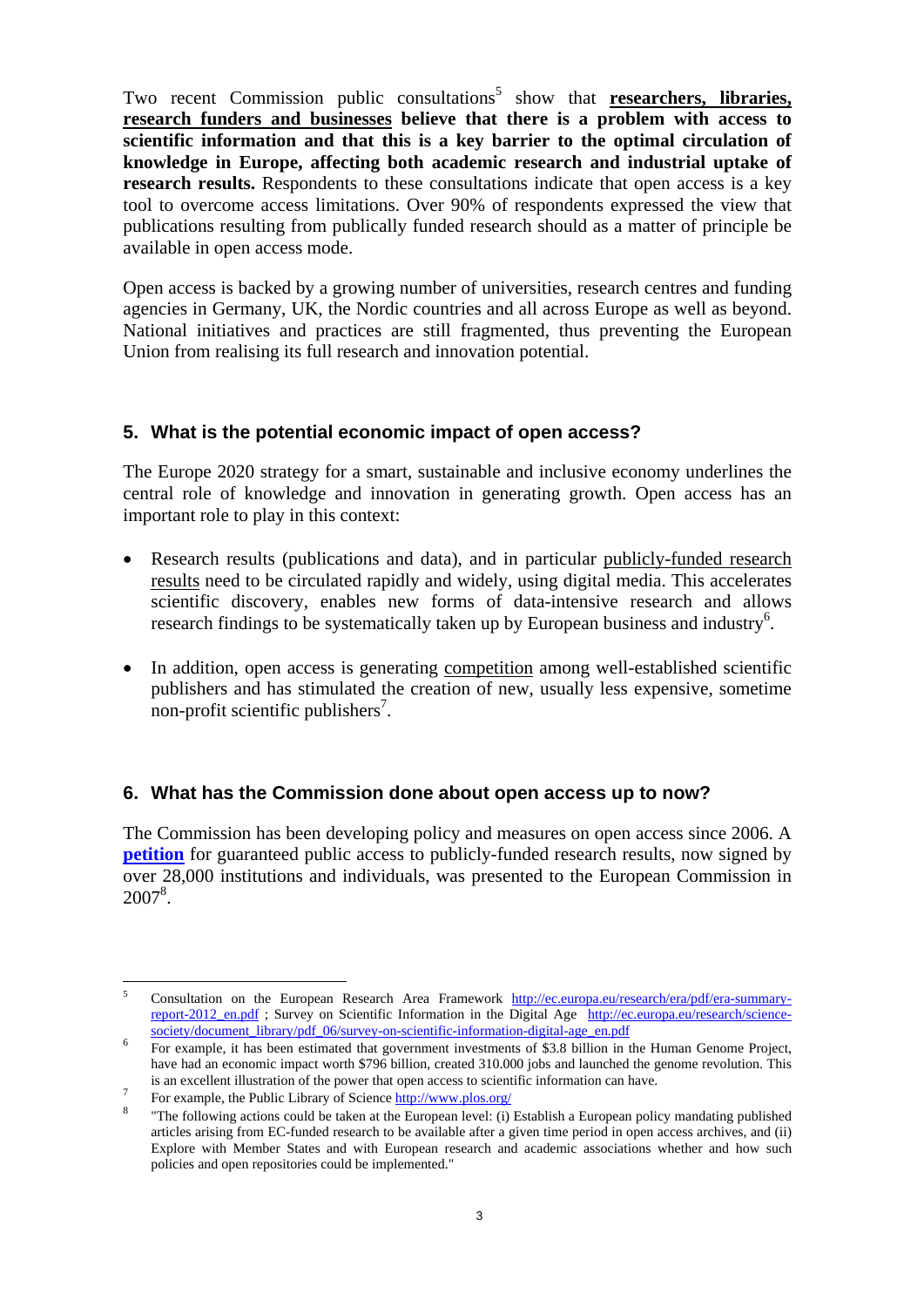- Key policy documents include a **[Commission Communication](http://ec.europa.eu/research/science-society/document_library/pdf_06/communication-022007_en.pdf)** and **[Council](http://www.consilium.europa.eu/ueDocs/cms_Data/docs/pressData/en/intm/97236.pdf)  [Conclusions](http://www.consilium.europa.eu/ueDocs/cms_Data/docs/pressData/en/intm/97236.pdf)** in 2007.
- In 2008, the EC launched a **[pilot on open access](http://ec.europa.eu/research/science-society/document_library/pdf_06/survey-on-open-access-in-fp7_en.pdf)** covering 20% of the FP7 budget in seven research areas of FP7, which has proven effective. Both 'Gold' and 'Green' roads are promoted and the costs for 'Gold' open access are [eligible](http://ec.europa.eu/research/science-society/index.cfm?fuseaction=public.topic&id=1300&lang=1) for all projects in FP7, even those outside the scope of the pilot.
- The Commission also **funds [OpenAIRE](http://www.openaire.eu/) (Open Access Infrastructure for Research in Europe)** which supports the implementation of open access in Europe by providing an infrastructure and national helpdesks. OpenAIRE currently identifies over 27.000 FP7 publications, some 9.500 of which are open access and some 16.800 of which are still under embargo.
- The ERC has also published open access guidelines (6 months embargo, including primary data)

## **7. What does the Commission propose to do about open access to publications in Horizon 2020?**

On  $17<sup>th</sup>$  July 2012, the European Commission outlined measures to improve access to scientific information produced in Europe in a **[Communication](http://ec.europa.eu/research/science-society/document_library/pdf_06/era-communication-towards-better-access-to-scientific-information_en.pdf)** and a **[Recommendation](http://ec.europa.eu/research/science-society/document_library/pdf_06/recommendation-access-and-preservation-scientific-information_en.pdf)** to the Member States. The need for the widest possible access to publicly funded research results, while maintaining a solid and sustainable scientific dissemination system, has been a key consideration in defining the concrete measures of the Commission's initiative. The Commission has followed the most recent debates and reactions around initiatives such as 'The cost of knowledge' and documents such as Finch report and the paper from the ALPSP.

The **Commission proposes to make open access to scientific publications a general principle of Horizon 2020, building on the already existing activities in FP7 (e.g. eligibility of open access publishing costs, embargo for 'Green' open access of six to twelve months).9**

The Commission views open access as a means to improve knowledge circulation and not a goal in itself. As is the case in FP7**, Horizon 2020 will include both 'Green' and 'Gold' open access measures.** The Commission believes that both routes are valid and complementary approaches for open access to be **effective, fair, affordable, competitive and sustainable for researchers and innovative businesses**.

The Commission will also continue to fund relevant open access projects (research, coordination & support) and infrastructure.

The scientific community, research libraries and organisations, funding bodies and civil society organisations have reacted very positively to the Communication.

 $\overline{a}$ 

<sup>&</sup>lt;sup>9</sup> This is in line with the policies of many other funding bodies (UK Research Councils, the Wellcome Trust, the European Research Council, the Howard Hughes Institute in the US, etc.). Moreover, it must be underlined that scientific publishers have so far failed to show evidence of the potential harm of a six-month embargo in the green open access model (see, for example, the results of the PEER project, www.peerproject.eu).